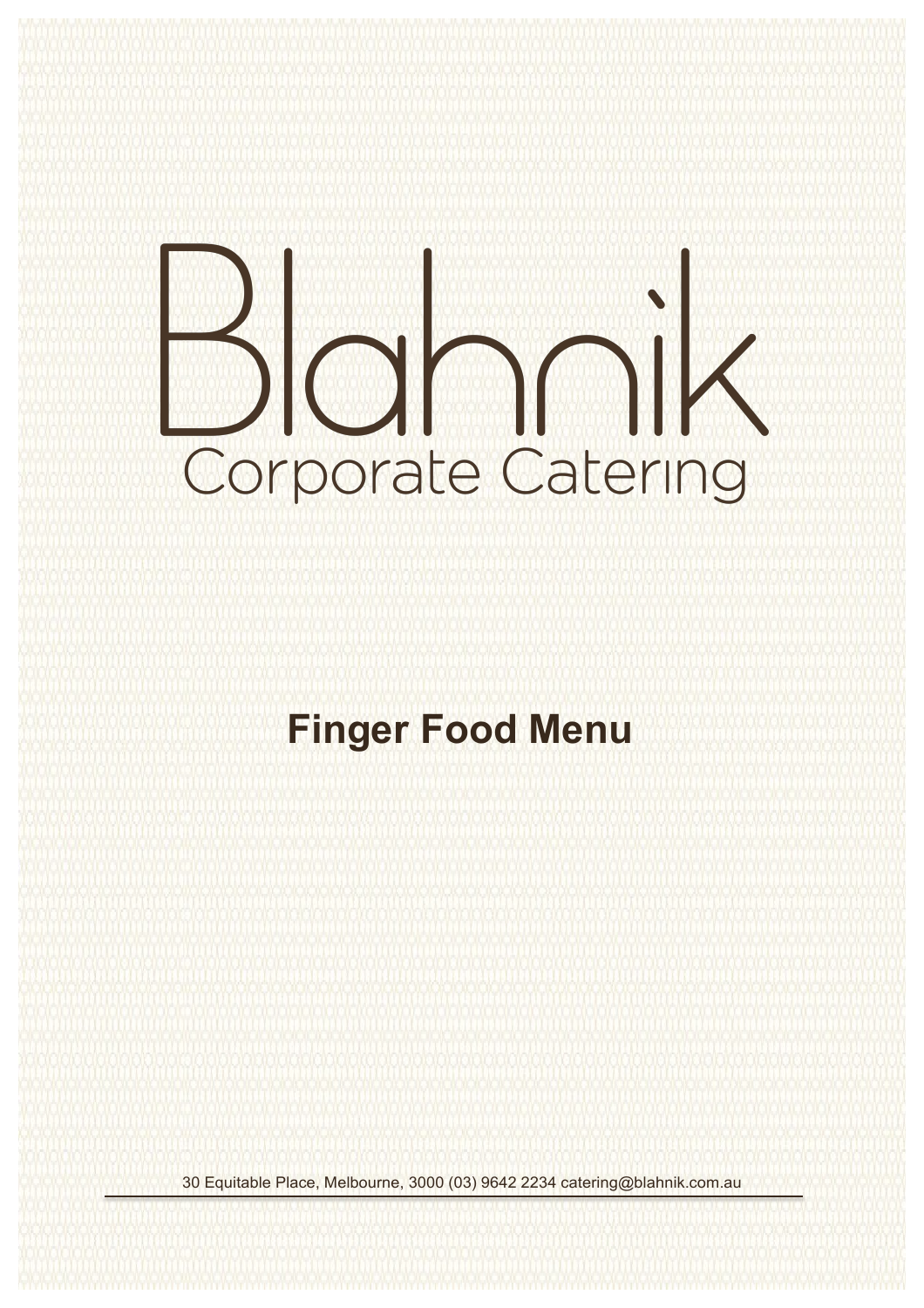### **Packages**

| Cocktail Package 1 Any 4 items <b>□</b> |  | SHAHHOLOLPPMHHAU |
|-----------------------------------------|--|------------------|
|-----------------------------------------|--|------------------|

**Cocktail Package 2 Any 6 items <b>SHVHUYGLPRVHUVH** 

**Cocktail Package 3** Any 8 items **SHVHUOLQLPPVHHV** 

*All prices include GST*

30 Equitable Place, Melbourne, 3000 (03) 9642 2234 catering@blahnik.com.au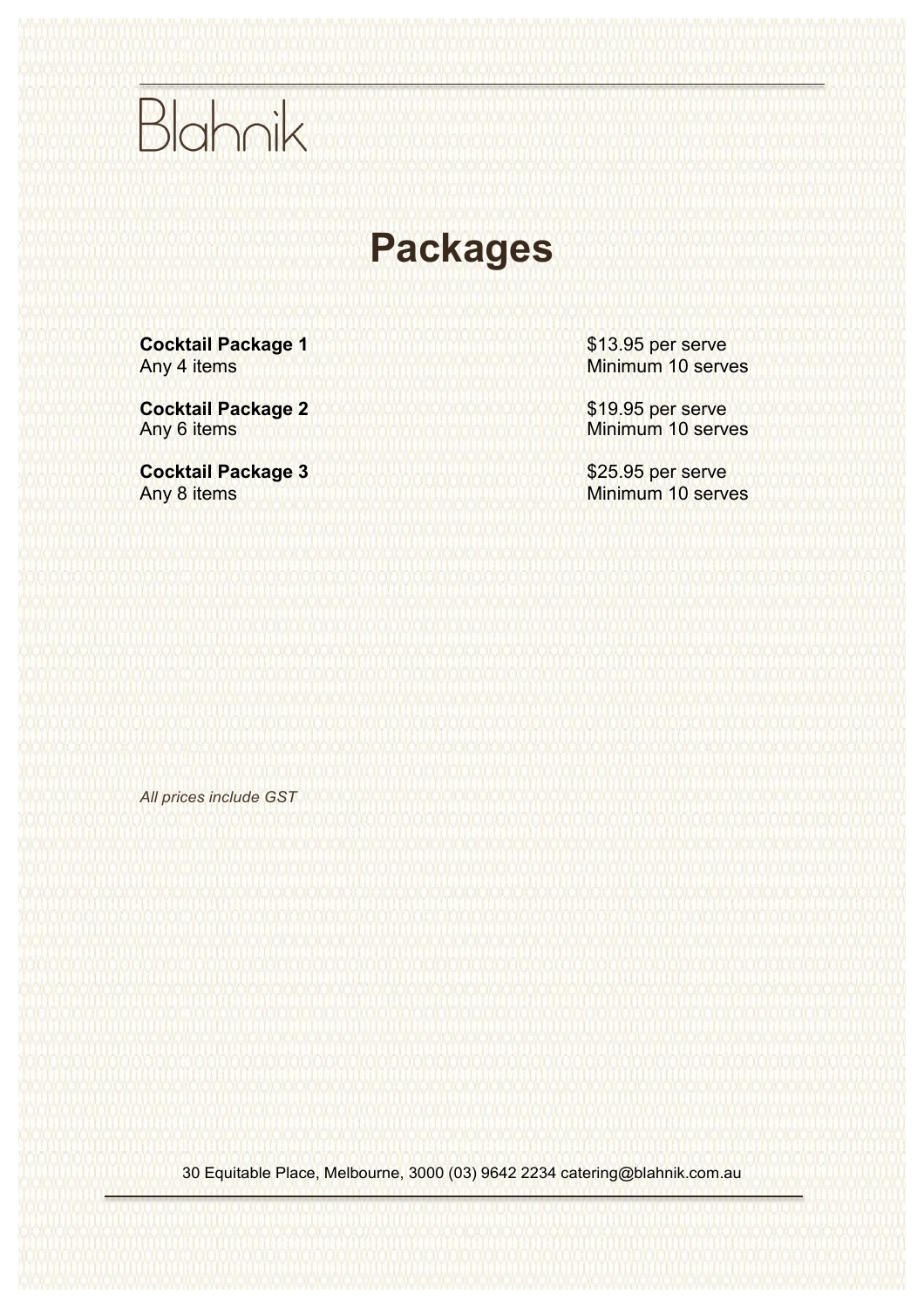#### **Cold Selection**

| Smoked salmon, avocado and dill bruschetta                                     |        |  |
|--------------------------------------------------------------------------------|--------|--|
| Mediterranean vegetable & Grana Padano bruschetta                              |        |  |
| Mini crepe rollettes: Turkey and Cranberry                                     | \$4.20 |  |
| Mini crepe rollettes:, Salmon & Mascarpone                                     | \$4.20 |  |
| Crostini with herb crusted lamb medallion & rosemary and garlic aioli          | \$4.90 |  |
| Prosciutto bruschetta with fig relish                                          | \$4.00 |  |
| Peking duck crepes with plum and hoi sin sauce                                 | \$4.90 |  |
| Crab cakes with spicy avocado dip                                              | \$4.20 |  |
| <b>Rice paper rolls</b>                                                        | \$4.20 |  |
| Assorted gourmet sushi                                                         | \$4.20 |  |
| <b>Assorted standard sushi</b>                                                 | \$2.50 |  |
| Corn fritters, crème fraiche & smoked salmon with pesto dipping sauce          | \$4.20 |  |
| Dukkah crusted prawns on skewers with minted yoghurt                           | \$4.50 |  |
| Beef carpaccio with chilli oil served on a spoon                               | \$4.20 |  |
| Seared garlic, chilli and ginger prawn with lime and coriander on a spoon (GF) |        |  |
|                                                                                | \$4.50 |  |
| Seared prawn tail with spicy guacamole served on a spoon (GF)                  | \$4.50 |  |
| Cucumber Cups (GF): Beef tartare                                               | \$3.50 |  |
| Cucumber Cups (GF): Smoked salmon                                              | \$3.90 |  |
| Cucumber Cups (GF): Avocado                                                    | \$3.50 |  |
| Vegetarian frittata squares (V) (GF)                                           | \$3.90 |  |
| Zucchini & ricotta fritters with zested lemon and dill yoghurt (V) (GF)        | \$3.50 |  |
| Fig and walnut filo basket (V)                                                 | \$3.50 |  |
| Parmesan basket with roasted Mediterranean vegetables, feta & basil leaf (V)   |        |  |
|                                                                                | \$3.90 |  |

*All prices are per serve and include GST*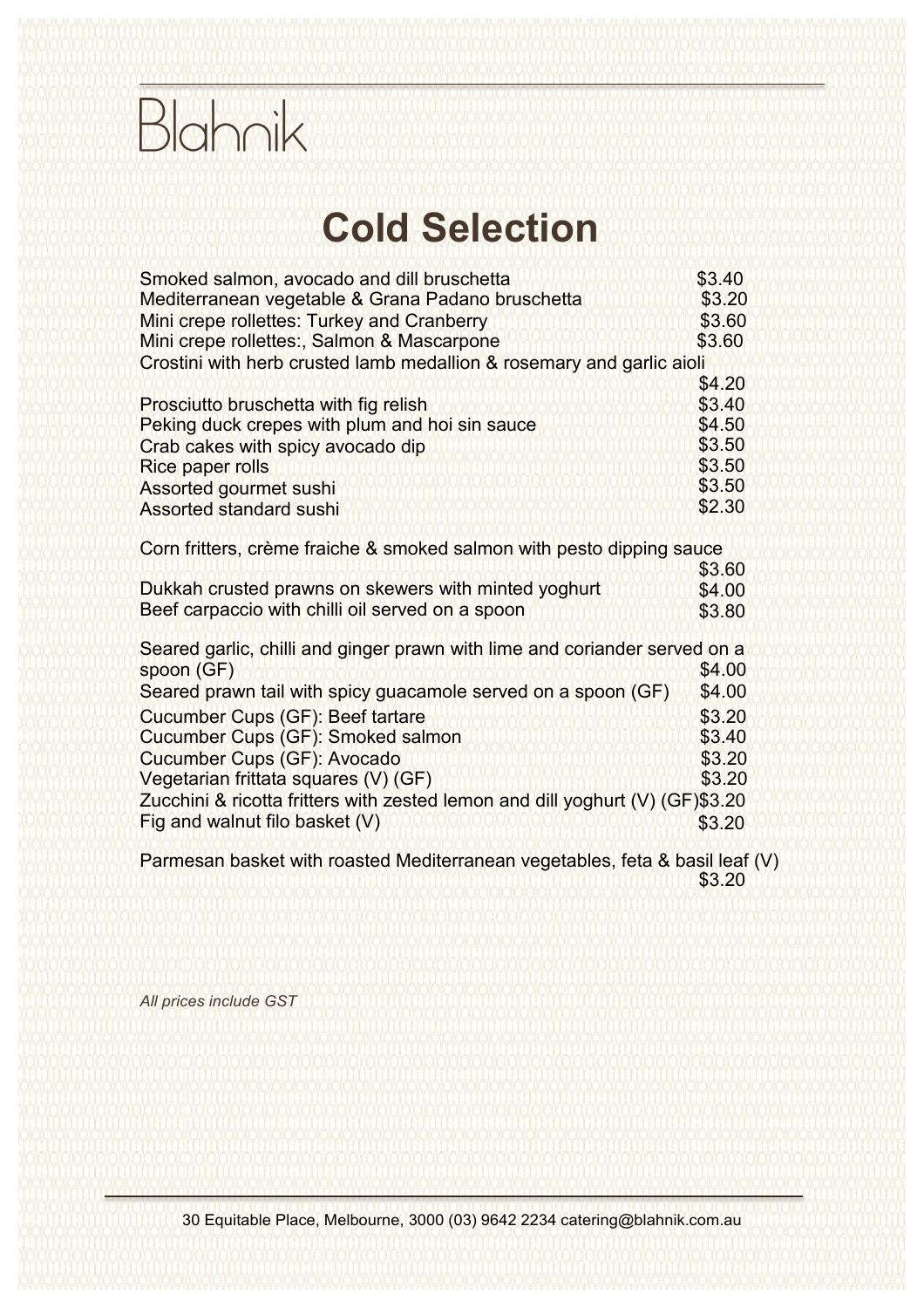#### **Warm Selection**

| Sliders Chicken - tikka spiced chicken with minted yoghurt raita & roquet leaf<br>Sliders Pork - pulled pork and spicy guacamole with shredded cos leaf<br>Sliders Lamb - minced lamb, caramelised onion, bush tomato chutney & | \$5.50<br>\$5.50 |
|---------------------------------------------------------------------------------------------------------------------------------------------------------------------------------------------------------------------------------|------------------|
| seeded mustard mayo                                                                                                                                                                                                             | \$5.50           |
| Mini chicken parma with bocconcini, fresh basil leaf & cherry tomato                                                                                                                                                            | \$4.20           |
| Sesame soy chicken drumettes                                                                                                                                                                                                    | \$3.90           |
| Mini chorizo sausage 'Hot Dogs' with caramelised onion & tomato chutney                                                                                                                                                         | \$5.00           |
| Chicken goujons - sesame crusted chicken with chilli mayo                                                                                                                                                                       | \$3.90           |
| Chicken goujons - coconut chicken with sweet chilli mayonnaise                                                                                                                                                                  | \$3.90           |
| Fish goujons - sesame crusted with wasabi mayo                                                                                                                                                                                  | \$3.90           |
| Chilli and lemongrass chicken sausage rolls                                                                                                                                                                                     | \$3.30           |
| Harissa lamb sausage rolls                                                                                                                                                                                                      | \$3.30           |
| Beef teriyaki skewers                                                                                                                                                                                                           | \$3.30           |
| Turkish bread pizza fingers - Mediterranean vegetable & feta                                                                                                                                                                    | \$3.80           |
| Turkish bread pizza fingers - Mushroom, goat's cheese & fresh herb                                                                                                                                                              | \$3.80           |
| Turkish bread pizza fingers - Fig, prosciutto & Gorgonzola                                                                                                                                                                      | \$3.80           |
| Coconut chicken skewers with sweet chilli sauce                                                                                                                                                                                 | \$3.30           |
| Spicy beef empanadas with guacamole and sour cream                                                                                                                                                                              | \$3.90           |
| Pea and prosciutto croquettes with aioli                                                                                                                                                                                        | \$4.00           |
| Thai cured beef in crisp won ton basket                                                                                                                                                                                         | \$3.90           |
| Thai fish balls on skewers with sweet chilli dipping sauce                                                                                                                                                                      | \$3.90           |
| Mini arancini ball - Mushroom and goat's cheese                                                                                                                                                                                 | \$3.90           |
| Mini arancini ball - Pumpkin and sage                                                                                                                                                                                           | \$3.90           |
| Mini sausage roll                                                                                                                                                                                                               | \$4.20           |
| Mini spring rolls x 2                                                                                                                                                                                                           | \$3.20           |
| Mini dim sim x 2                                                                                                                                                                                                                | \$3.20           |
| Mini samosas x 2                                                                                                                                                                                                                | \$3.20           |
| Mini gourmet pie - Black angus beef                                                                                                                                                                                             | \$4.20           |
| Mini gourmet pie - Moroccan lamb                                                                                                                                                                                                | \$4.20           |
| Mini gourmet pie - Chicken and leek                                                                                                                                                                                             | \$4.20           |
| Mini gourmet pie - Curried vegetables                                                                                                                                                                                           | \$4.20           |

*All prices are per serve and include GST*

30 Equitable Place, Melbourne, 3000 (03) 9642 2234 catering@blahnik.com.au